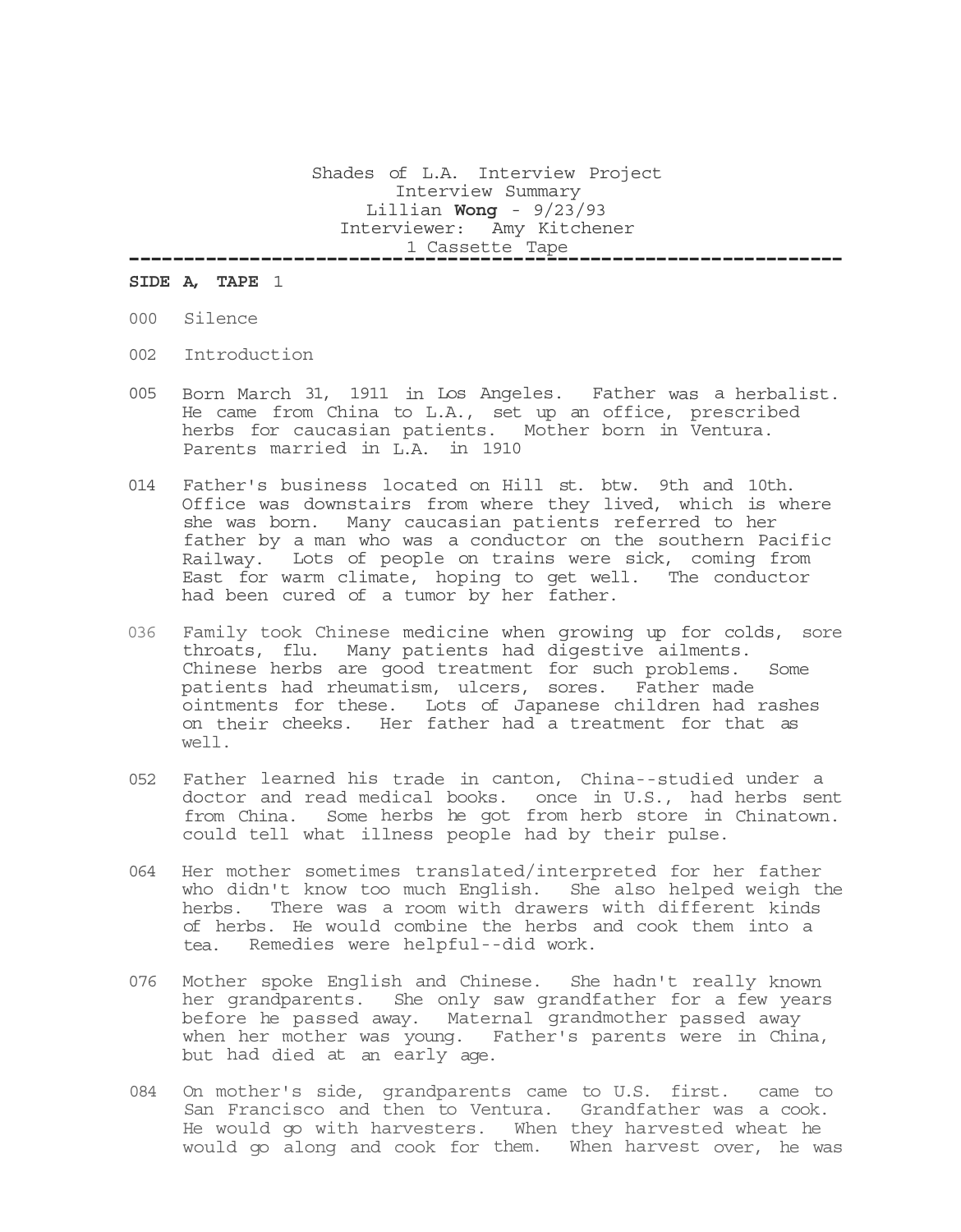a carpenter--he could do wood work. Built furniture and helped people build houses. Not sure when maternal grandparents came to the U.S. Her mother was born in 1888. Her eldest sister born in 1878. They must have come to the U.S. in the 1870s.

- 103 Mother's side of the family came to U.S. to make a better living. Father came because he had relatives here and he wanted to make a living by being a doctor. There was a Chinese community here and many believed in Chinese medicine more than in Western medicine. Had good clientele in Chinatown. He had an office there and he would go there in the evenings. In the daytime, he had American patients. The Chinatown office might have been on Marchasalt (?) st. Aunt lived on Apaplasa Street.
- 120 Has three step brothers who were born in China. Father's first wife died in China. Married her mother in 1910 in Los Angeles. Lillian is the oldest of that marriage. She has a younger brother and two sisters. All were born in Los Angeles.
- 128 First memories of Los Angeles. Sky was blue all the time. There were street cars. They lived on Hill and so they went every where by street car. There were also horse carriages. Would go to the MacArthur Park with their father on the street cars. Also went to Exposition Park and Lincoln Park. They would play in park and buy ice cream or pop corn, go to the museum in Exposition Park.
- 147 Father had a farm in the Valley--grew asparagus, corn, had fruit trees. step-brother managed it. Every weekend the family would go there. The first farm was in studio City. The other farm was in Sepulveda.
- 160 Important experiences. Remembers the end of World War I. People were selling extra papers. Soldiers coming home. There were a lot of parades then. On July 4th, they would go to see the fireworks. They also went to Venice Beach and Ocean Park, sometimes Long Beach, walk on the pier, etc.
- 177 She went to elementary school on Grand Street near 8th st. downtown. They moved to 14th Place--one block beyond Pico- between Main and Broadway. Then they transferred to 16th Street School, where the trade school now is. They went to Sentous Junior High, the convention center is located there now. Then, she went to L.A. High and u.s.c.
- 192 In elementary school, she was the only Chinese. Mother took her to school and would walk her home. They didn't socialize with the other students much. There was prejudice. Students would tease them: Chink, Chink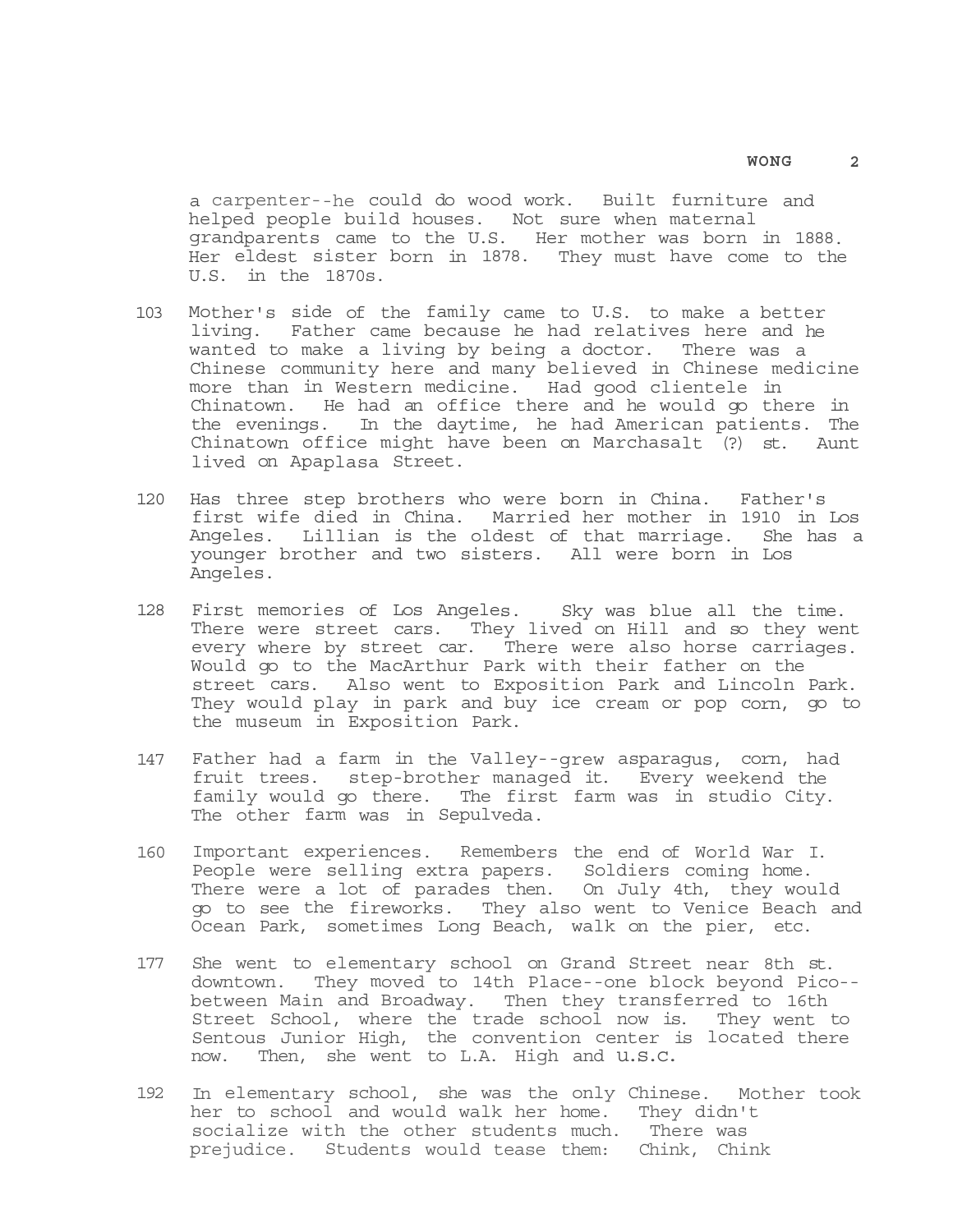Chinaman sitting on a rail, along came a railroad and chopped off his tail; Chinese eat mice. She didn't have any close friends. Didn't respond to taunts. Tried to do well in her studies and she got good grades. At St. Judith's Junior High her experiences were the same. At L.A. High she was the only Chinese girl. In those days, it was a snobby school. It was on the West side, there were hardly any blacks, it was in a good neighborhood. Had very few friends. Recalls going to bleechers for some event and no one would walk with her. People would isolate themselves and wouldn't socialize much with the Chinese. There were a few Japanese.

- 242 She joined the World Friendship Club at L.A. High--which had lots of different people in it. They studied about different nationalities and tried to learn about the culture of different cultures. She also enjoyed listening to debates after school. Enjoyed studying Spanish and wrote a Spanish column regularly for the paper. She had good grades and belonged to the Scholarship club.
- 271 Chinese community was scattered more then, not like today in Alhambra or Monterey Park. There were fewer families and they lived scattered in different neighborhoods.
- 281 Community Organizations. Men had organizations that they belonged to according to their last names. Her father was in the Four Brothers society--it is believed that there were people of four surnames who were brothers in China. If you have one of those surnames, you could join the society. Had benefits, sometimes sponsored Chinese Operas. There were women's clubs too. Her mother belonged to a Chinese Women's Club. There were Chinese American boys clubs--Citizen's Club (Chinese American Citizens League)--her brother wasn't a member because he went to China when he was 18 years old.
- 317 She went to the Chinese Congregational Church. Initially it was located in Chinatown and then it had services in the big Congregational church on Flower or Hope Street. Built their own church on Ninth Street near San Pedro st. There were three denominations: Methodist, Presbyterians, Congregationalists. All had missions in Chinatown. They had English classes, women's societies, Sunday school. Kids went for Sunday School.
- 342 When she was very young she would go to Chinatown to visit her aunt (mother's sister) and cousins who lived there. Every Saturday or Sunday, would go with her mother to spend the day with her aunt. Her father would see patients in Chinatown in the evening and accompany them home. When she was older, she would drive her father to buy medicine or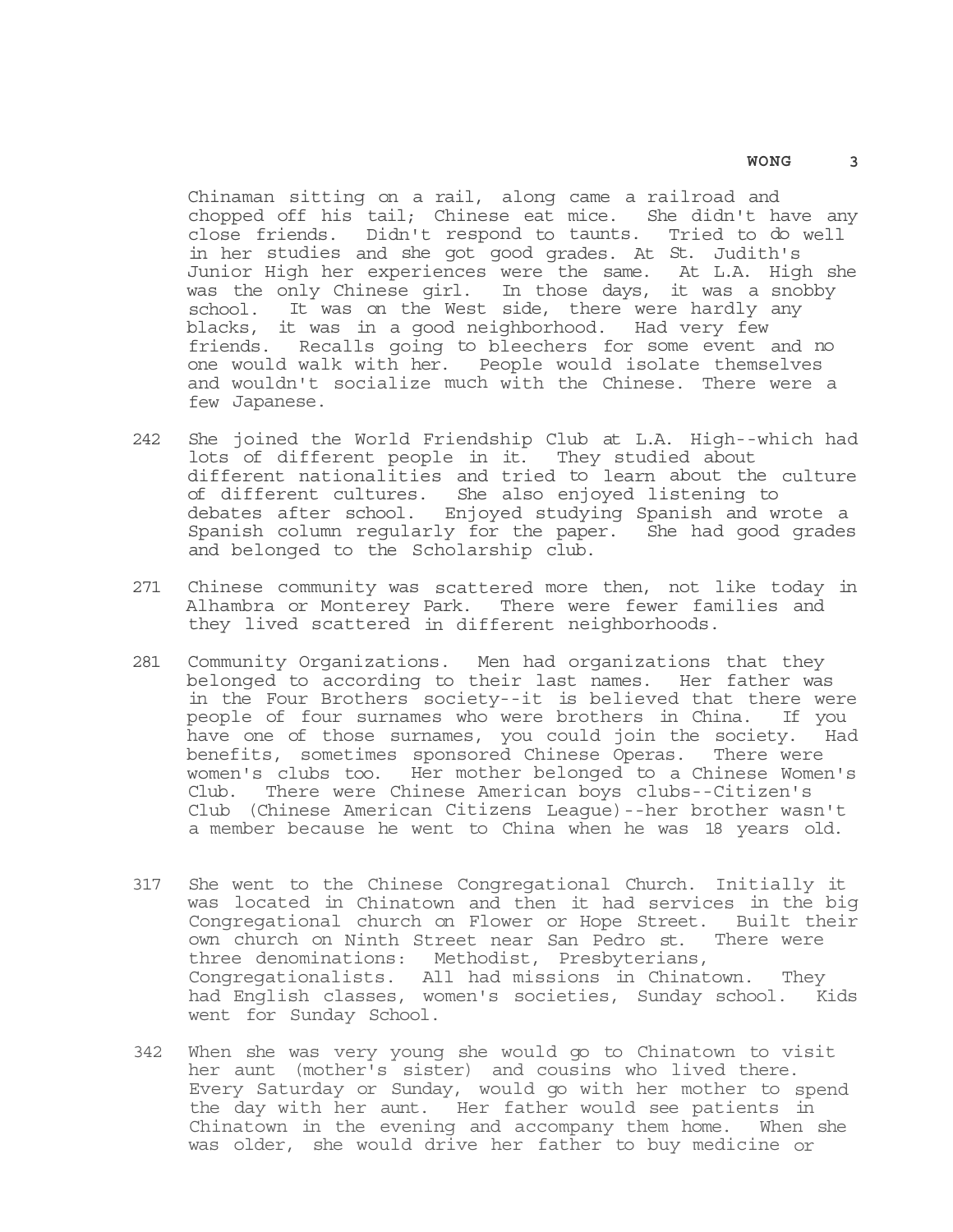groceries in Chinatown. Her father didn't think Chinatown was a good place for girls. Father was very protective.

- 366 Family moved from 14th Street to 16th Place because the owner wanted the house back so it could be torn down and made into a parking lot. It was very difficult to find a house in those days after World War I. There were fewer houses for rent. Also, because they were Chinese they could not buy property in California at the time. Mother would read paper to find out where houses for rent. When she would go to see the houses advertised she would be told that it had just been rented. Actually they didn't want to rent to Chinese. The house they finally found only had 2 bedrooms, and eleven people crowed in there (her family and her aunt's family). Other Chinese also had trouble finding houses. If a Chinese person bought a house, the next-door neighbor might sell their house.
- 418 Property could be bought under the names of American born children. Her family bought their farm under either her name or her cousin's name. Later, they bought a house on 48th Street (between Main and Broadway) under her name. Then, bought a house on Main Street near Vernon Avenue where her father practiced his business. Clients would still keep up with him when they moved.
- 454 Description of her father's business. How he brewed and served the medicine, bottled it. She would talk with patients when they came, but she never helped in the business.
- 469 Graduated from L.A. High in 1929. That fall, entered USC. Finished in 1933. She majored in Sociology. Knew it was hard for a Chinese person to find work in L.A. Thought she could be a social worker or go to China and teach English- minored in English. Her father always spoke of China in terms of "going home"wanted to retire there. Her father had kept in touch with relatives in China, sent money. There were 3 mothers, 12 brothers, and 6 sisters in her father's family. Family quarrels over inheritance. Her father helped relatives come to L.A.--nephews and grand nephews. some would work on his farm, other became cooks, waiters, bar boys in restaurants, others worked in his herb business.
- 432 Jobs available for Chinese Americans. Caroline Chan (died at 101) was the first Chinese teacher in the public school system--elementary school. But it was hard to find work in teaching. For this reason, many girls didn't go to college. would work for their fathers or in a restaurant. There weren't many opportunities. Men had problems too finding work.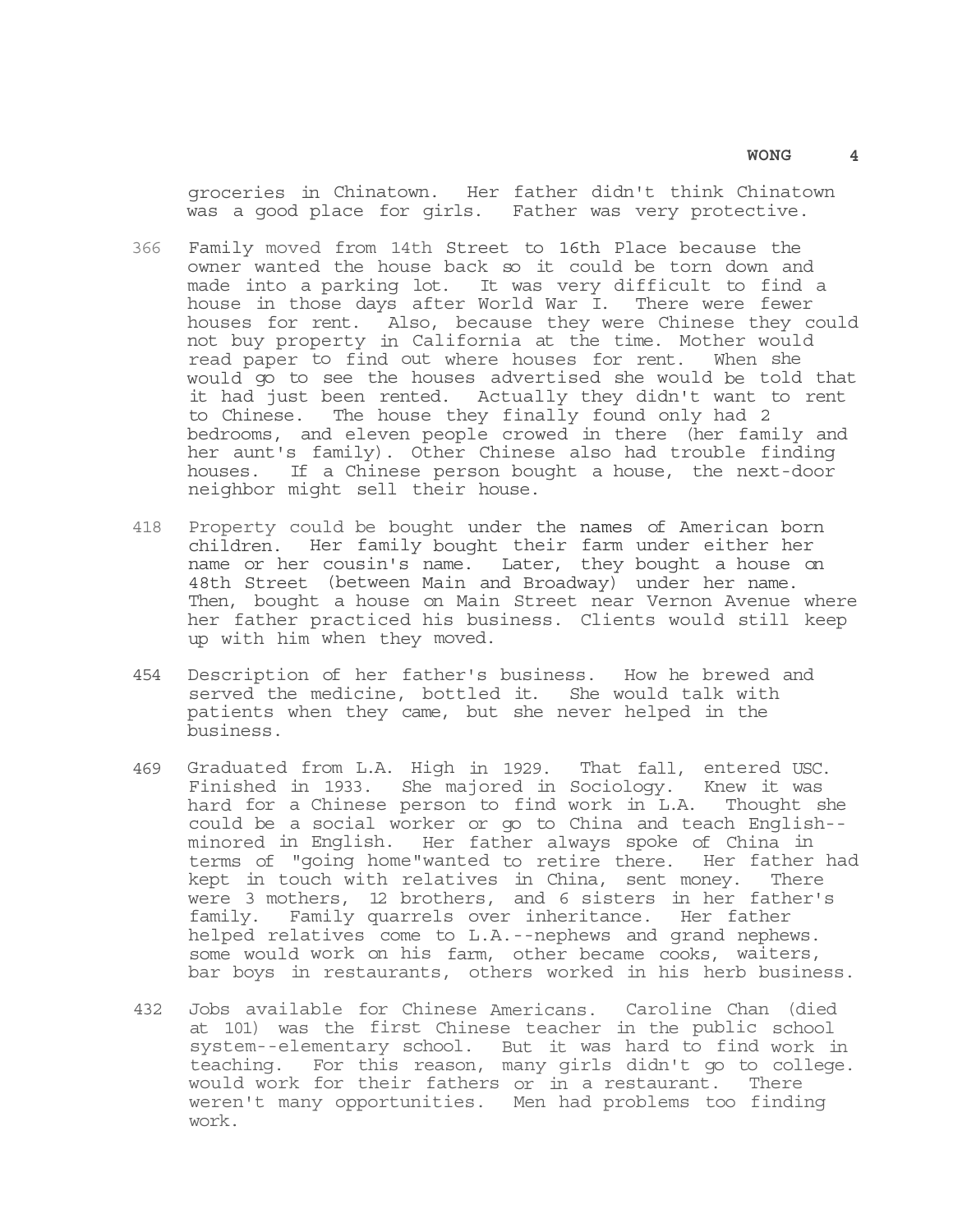- 556 Father encouraged kids to study a lot. All went to college. Experiences at use. There was a Chinese Students Club with 30 members. Very few were American born.
- 582 Parents' expectations for her. In Junior High, father had suggested she learn Spanish so she could help him if he opened a store in Mexicantown. But otherwise, her father hadn't expected her to help out.
- 603 Traditional roles for women. Women were quiet, good house wives, not many had careers in those days--some sold insurance or worked in factories, or had home businesses, restaurants.
- 636 On the Chinese New Years, had big meal. Observed Thanksgiving, X-mas. Also, had a lot of guests from China-- Diplomats and scholars. Her father's hobby was cooking- enjoyed inviting people to the house for meals. Would prepare sharks fin, sea cucumber, chicken, ducks. Her family always had Chinese food at night. In the daytime, they would eat other things.
- 705 A month after she finished USC, she got married. Her husband was a student at CAL Tech--got Civil Engineering **M.A.** Met through Chinese student Club. They were married in July and then left for China in 1933 so her husband could find work. Her husband worked in Canton as a Civil Engineer and taught. The war started in 1937.

-----------------------------------------------------------------

# 747 End of SIDE **A, TAPE 1**

### **SIDE B, TAPE 1**

- 000 Silence
- 002 During the war, they went into the interior--West China. Husband worked on the Hunan-Burma Highway--used to transport ammunition from Burma to China. In 1937 they moved to Hong Kong because Canton had been bombed. She taught school there until she joined her husband in 1939. Their daughter was born in 1934.
- 021 When they first went to Canton, it was very westernized. Baptist church, schools in that area. A lot of people from America came there to give their kids an Chinese education. So transition wasn't hard. But in Hunan, conditions weren't very good. stayed there from 1939 to 1947. Husband worked on Highway, railway, and then worked on airfields for the American air force so they could bomb Japan from China.
- 050 Impressions in China. Sanitary conditions weren't good. In the interior of the country, no English speaking people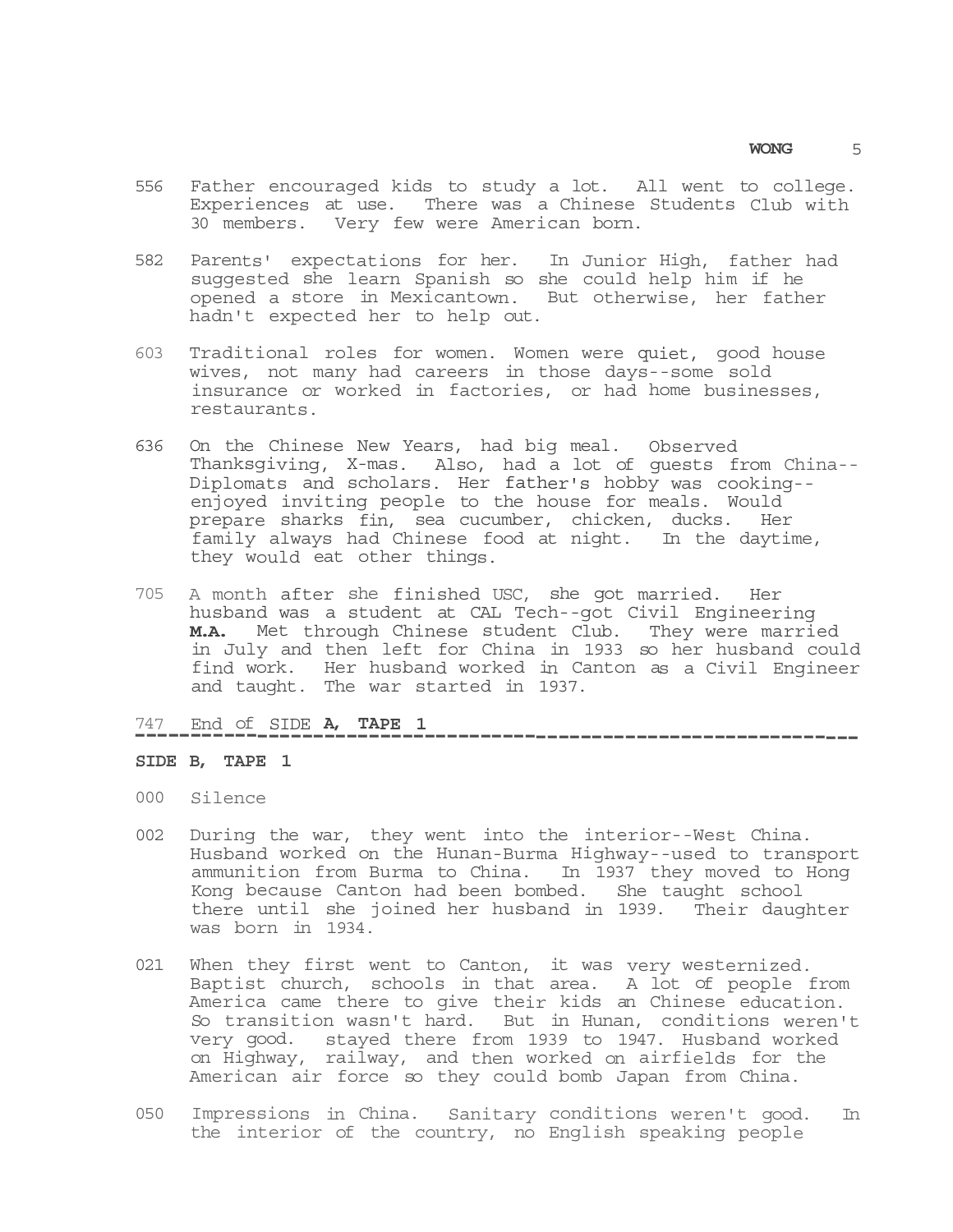except the G.I. 's. She had to learn another dialect in Hunan. Had learned Chinese growing up and in school.

- 075 Similarities and differences between Chinese Americans and Chinese. American born were considered by the Chinese to be more independent.
- 092 Son born in 1941 in Hunan, near the Burma border.
- 096 After World War II ended, went to another province where her husband was designing a bridge. Parents sent money for her to return in 1948--she returns with her son. In 1949, communists came and her husband, mother-in-law and daughter evacuated to Hong Kong. Had to start all over when he left China--wasn't recognized by the British government since he was American-educated. She joined her husband in Hong Kong and stayed until 1950.
- 136 After having been away 15 years, she experienced culture shock returning to Los Angeles. The city had grown. She had returned to L.A. via boat. She was very disoriented because everything was different.
- 158 Returned to Hong Kong in 1950. In 1952, her daughter graduated from High School--went to Texas for college. Lillian began to teach school again. When her daughter finished college (East Texas Baptist College and then San Francisco state), she got married. When her baby was 1 years old, they visited their parents in Hong Kong. They stayed and worked in Hong Kong. Son came to college at Redlands in 1961.
- 182 Family has gone back and forth between U.S. and China a lot. When Lillian's brother finished L.A. High, he went to China<br>to study Chinese. Father had encouraged them to keep ties Father had encouraged them to keep ties with China--he had wanted to return. Her brother studied medicine in China, did residency in the U.S. Her step brother is also a doctor. He came from China when he was 10 or 11, went to high school here, and attended USC, U.Penn, and Georgetown U. He went to China and worked in a hospital there.
- 213 Some parents in the U.S. took their children to China for a Chinese education and left them there. Why did parents want children to receive a Chinese education? It's hard to learn the language and the writing.
- 232 When she was growing up her family maintained some Chinese traditions--how to behave towards adults, guests, other family members.
- 261 Her mother was American born but she was very Chinese. They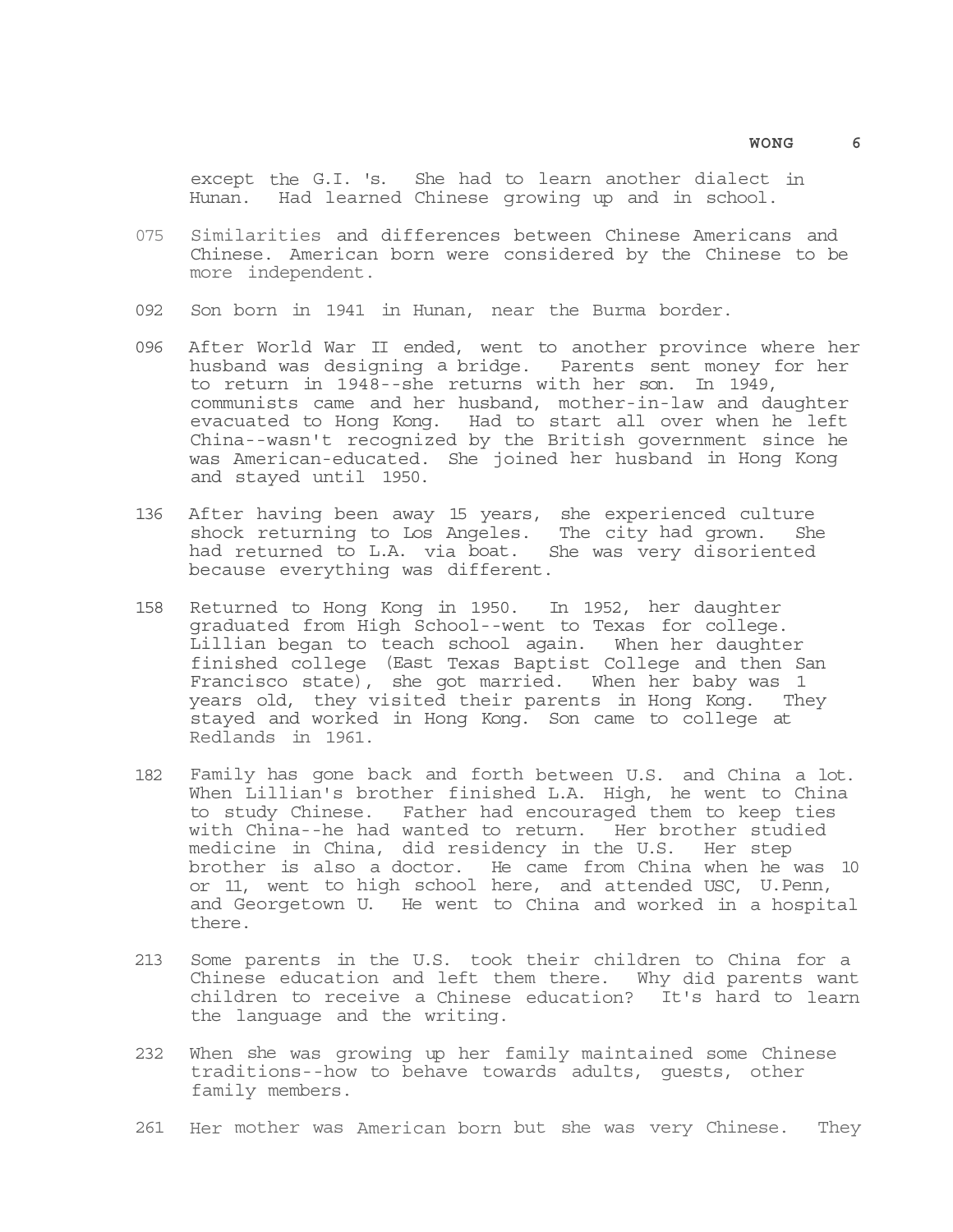always spoke Chinese at home.

- 280 When she was back in the U.S. between 1948 and 1950, got a job in a sewing factory--inspecting nylon panties--downtown. Mostly Chinese women, some Mexican women worked there. She was paid 85 cents an hour--\$28/week.
- 313 Not much relations between Chinese Americans and other Asian Americans in Los Angeles.
- 319 Her husband is fourth generation Baptist so she joined the Baptist church. In L.A. they attend a Chinese Baptist church in Monterey. Their church used to be in Chinatown on Yale street. In 1988, bought property on Pomona Blvd. between Atlantic and Garfield. It's not a large church.
- 335 Was in the U.S. in the beginning of the Great Depression. It was difficult for her father to pay the tuition at USC. He made a lot of sacrifices for them to go to college.
- 352 Most important event in her life was getting married.
- 354 She feels she is very Chinese in that she is submissive to her husband. Husband was involved in the men's department of the Baptist World Alliance--he was elected president of it. They travelled a lot for the Alliance between 1970 and 1980. She feels that assisting and accompanying her husband was her most important work.
- 388 Description of what they would do on these trips for the Baptist World Alliance. They went all around the world--to places where Chinese had never been. People had never seen Chinese people before in some of the places. Her husband's hobby is photography. They have pictures from all their trips.
- 428 In 1982, returned to the U.S. to live. But they had returned to visit several times--in 1960, 1964, 1965, 1967, 1969, 1970s--almost every year. The main office of the Baptist World Alliance was in D.C.
- 447 When she returned in 1960, she noticed a lot of changes. Had been in South America for a meeting. stayed two months in Los Angeles.
- 466 Daughter lives in New Jersey and her son lives in Los Angeles. They did not decide to return because Hong Kong is being returned to the People's Republic in 1997--it was time to retire and be near their family. Lillian's family is all in the Los Angeles area.
- 483 Now, they are very involved in their church as well as the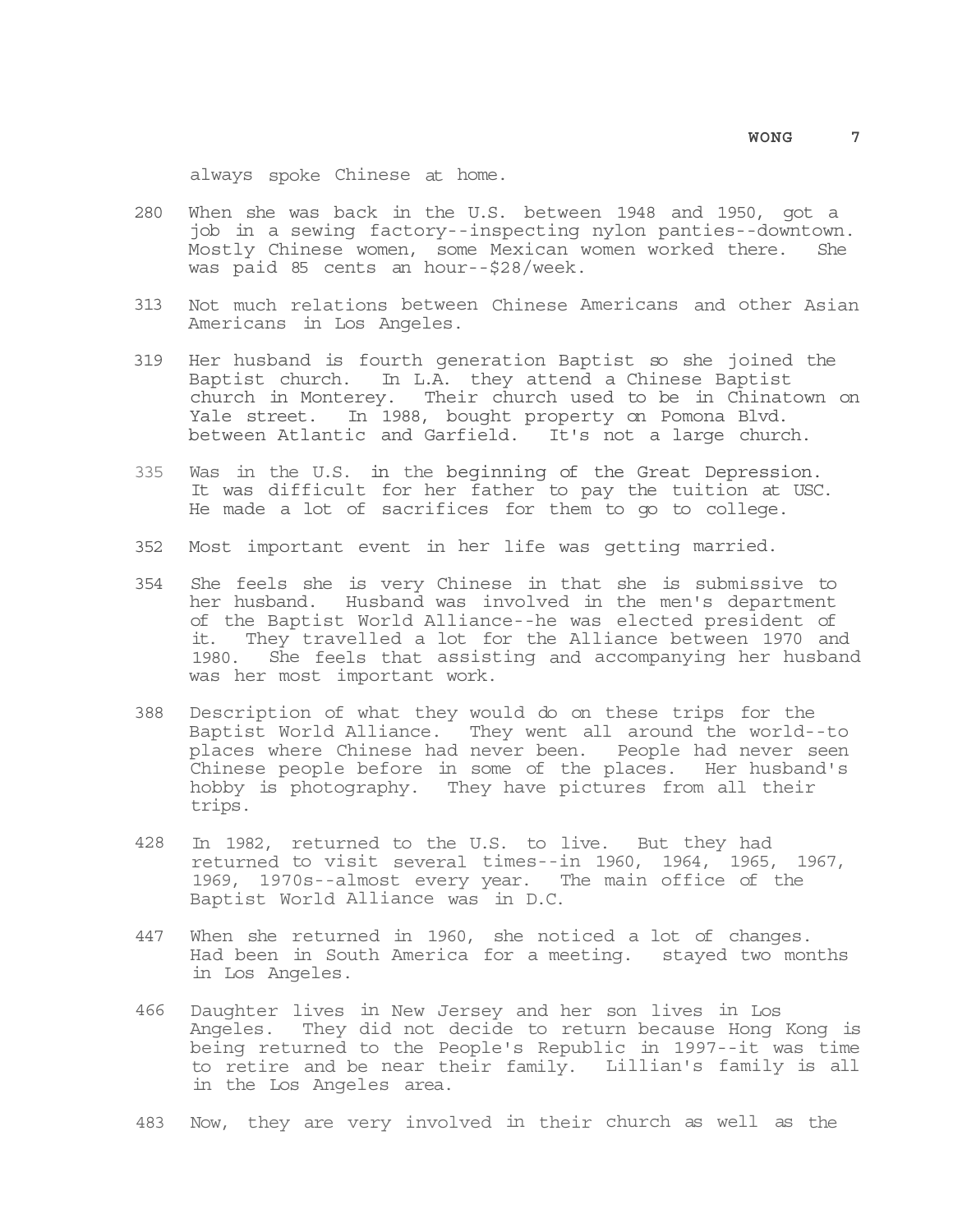activities in the building(?) they are living in now. They like it because they are near the Chinese comrnunity--near restaurants, supermarkets, their church.

539 End of interview Remainder of tape is blank

### **WONG 8**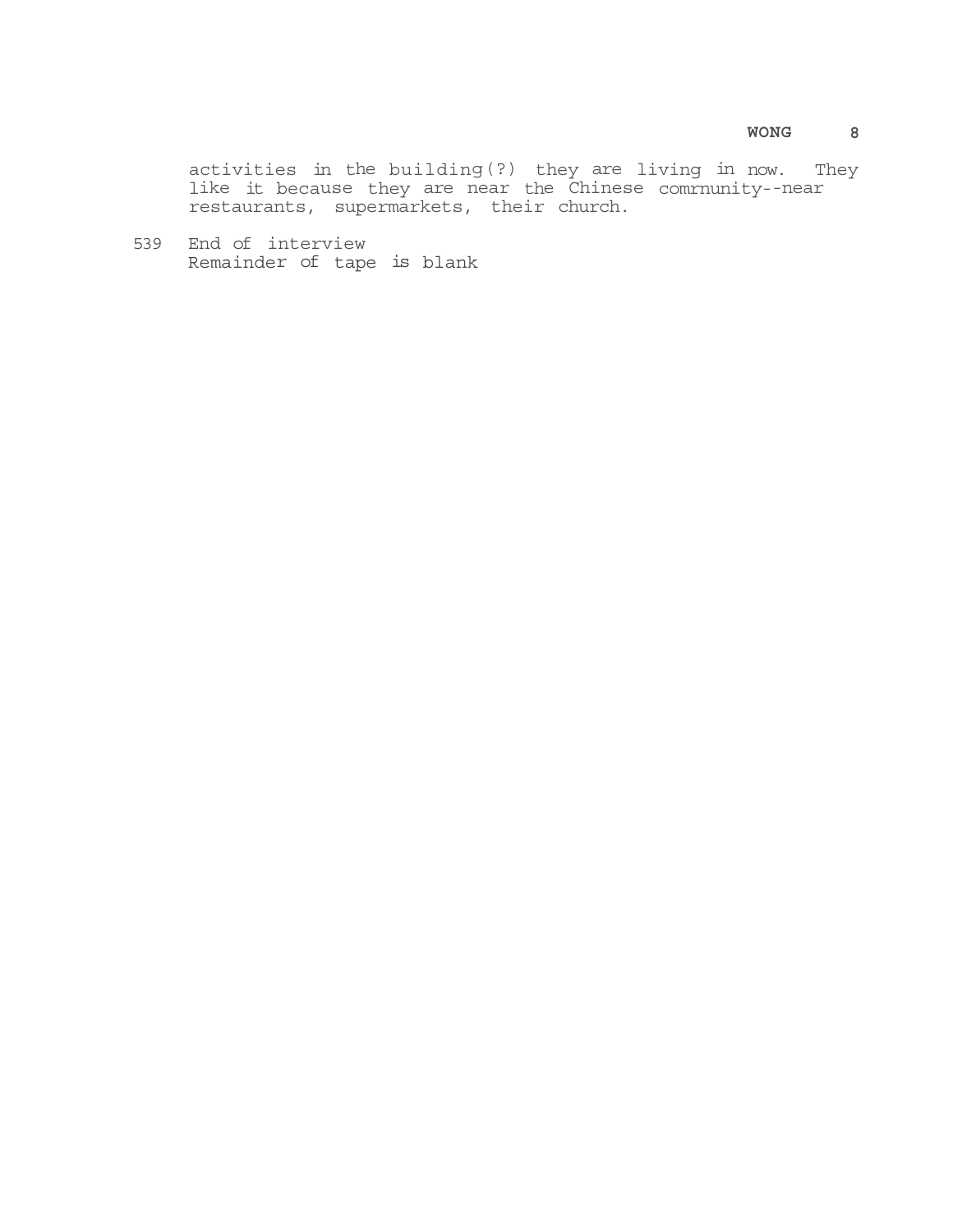# LOS ANGELES PUBLIC LIBRARY SHADES OF L.A. INTERVIEW PROJECT TRANSCRIBED EXCERPTS

ACCESSION#

INTERVIEWEE: Lillian Wong INTERVIEWER: Amy Kitchener DATE: September 23, 1993 LOCATION: Alhambra, CA ETHNICITY: Chinese American OTHERS PRESENT: None TRANSCRIBER: Sojin Kim

INTERVIEW NUMBER: SH-NUMBER OF DAT TAPES: 1 NUMBER OF CASSETTE TAPES: 1

K: Kitchener W: Wong

These excerpts have been selected for the purposes and use of the Los Angeles Public Library Photo Collection. They represent only small portions of the tape recorded interviews available for public use. Researchers are advised to refer to the actual tape recorded interviews. -----------------------------------------------------------------

Note: Interviews are recorded on DAT (Digital Audio Tape) and transferred to standard cassette tape for transcribing and listening purposes. THe three digit numbers are indexed fromt he cassette recording and not the original DAT recording. THese numbers may be used as a guide for locating indexed information on the cassette tapes. In some cases, the numbers on the transcript may not correspond exactly to the counter readings on the cassette player. -----------------------------------------------------------------

**SIDE A, TAPE 1** 

- 000 Silence
- 002 Introduction

LW: 005 I was born March 31, 1911.

AK: And where was that?

**w:** In LOS Angeles.

K: And who were your parents, and where were they from?

**W: My** father came from China. He was an Herbalist and he came to Los Angeles to set up an office where saw caucasian patients and prescribed herbs for them. My mother was born in Ventura. And they were married in Los Angeles in 1910.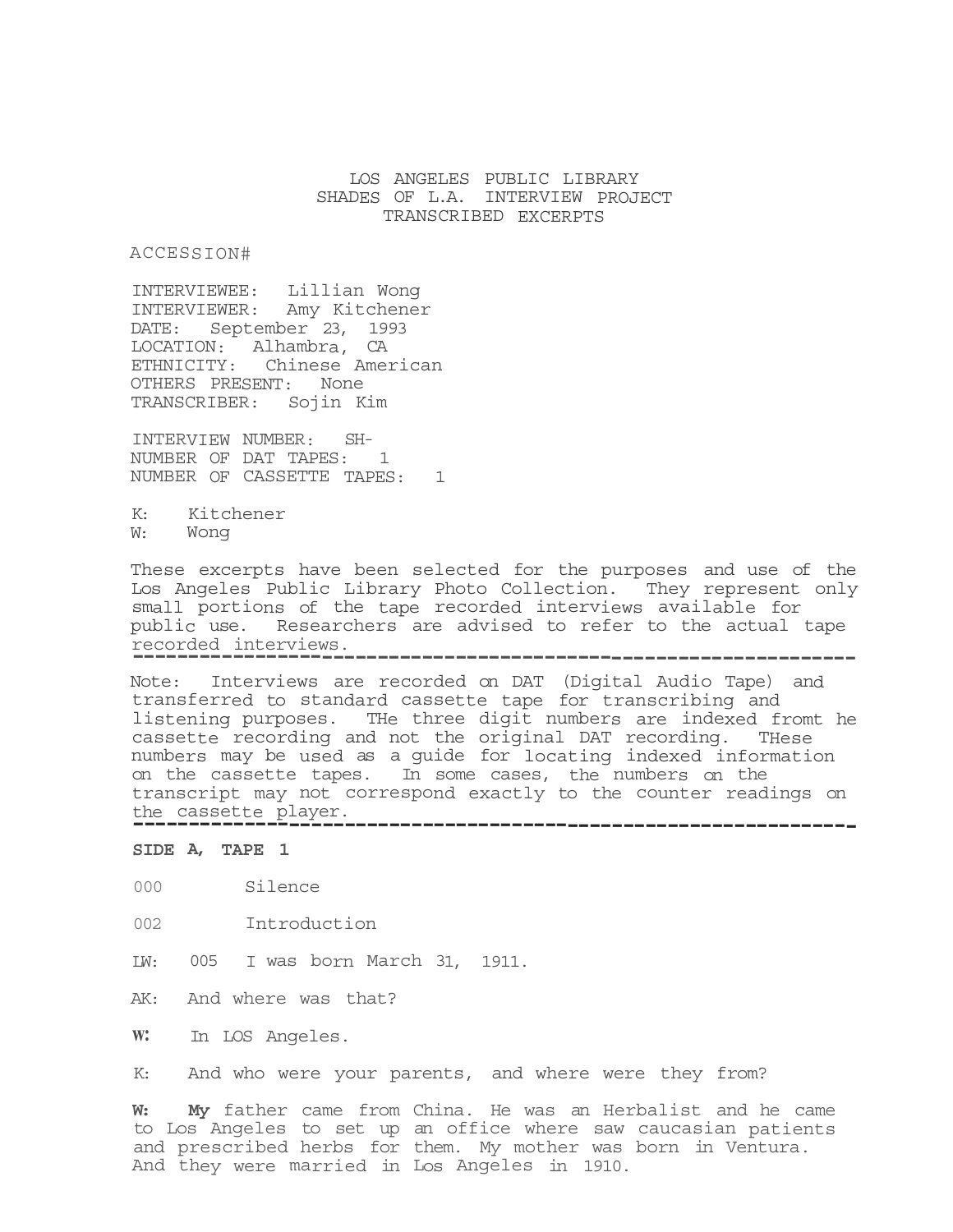K: And where was your father's business located?

**W:** It was located on Hill Street near 9th--between 9th and 10th in downton Los Angeles. And that's where I was born.

K: At the family home--you also lived there?

W: Yes. It was an old Victorian house. The office was downstairs and we lived upstairs.

K: Did he also serve the Chinese American community?

**W: My** father?

K: Yeah, in his business.

**W:** Yes. It was located right in the downtown and so Americans would go to him for herbs.

K: Would it be their first exposure to Chinese exposure? This is intriguing to me bow that worked?

**W:** I think most of them were. They were recommended by a friend who worked on the southern Pacific Railway. He was a conductor and he would see sick people coming to California for their health from the cold climate of the East and hoping to get well. And he would recommend Chinese herbs to them because he himself was cured. He had a big tumor and my father cured him of that. And so for every kind of illness, he himself would come to my father. And so he recommended lots and lots of people in that **way.** 

- 036 Family took Chinese medicine when growing up for colds, sore throats, flu. Many patients had digestive ailments. Chinese herbs are good treatment for such problems. Some patients had rheumatism, ulcers, sores. Father made ointments for these. Lots of Japanese children had rashes on their cheeks. Her father had a treatment for that as well.
- 052 Father learned his trade in Canton, China--studied under a doctor and read medical books. Once in U.S.,<br>had herbs sent from China. Some herbs he qot from herb had herbs sent from China. store in Chinatown. could tell what illness people had by their pulse.
- 064 Her mother sometimes translated/interpreted for her father who didn't know too much English. She also helped weigh the herbs. There was a room with drawers with different kinds of herbs. He would combine the herbs and cook them into a tea. Remedies were helpful- -did work.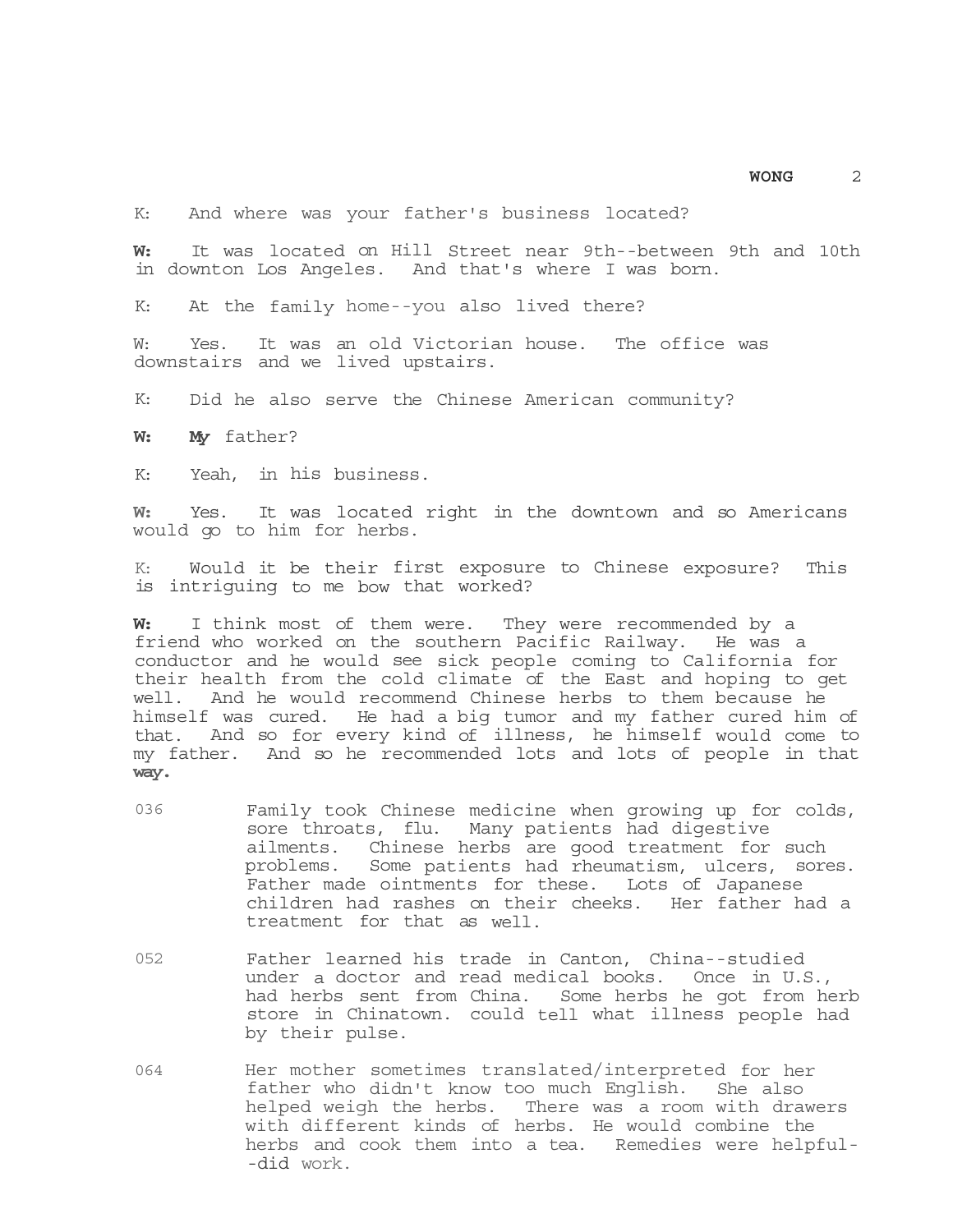076 Mother spoke English and Chinese. She hadn't really known her grandparents. She only saw grandfather for a few years before he passed away. Maternal grandmother passed away when her mother was young. Father's parents were in China, but had died at an early age.

K: 084 On your mother's side of the family of the family, who was the first person to come to the United States?

**W: My** grandparents. They came first to San Francisco and then to Ventura.

K: And what did they do there?

W: My grandfather was a cook. He would go with the harvesters. When they harvested wheat, they would bring him along and he would cook for them away from Ventura. And when the wheat harvest was over or whatever harvest was over, he would come back to Ventura and he could do woodwork. He was a carpenter, besides. So he built chairs and tables and helped people build houses.

K: What year do you think it was about that your maternal parents came to the United states?

**W:** I have no idea. My mother was born in 1888 and her eldest sister was born ten years before that, 1878. So they came to America in the 1870s.

K: 103 And do you know the reasons why they decided to come?

W: I think to make a better living.

K: What about for your father?

**W: My** father, yes he had relatives here and he wanted to make a living by being a doctor.

K: Had he heard that it would be a good business to bring Chinese medicine to the United states?

**W:** I think so. Because there was a Chinese community here and many believed in Chinese medicine more than in Western medicine. So he had quite a clientele in Chinatown. He would go there in the evenings and he had an office there. But in the daytime, they were the Americans who came to him for medicine.

K: And where was his office in Chinatown?

**W:** I'm not sure. Maybe it's Marchasalt Street. My aunt lived on Apaplasa. I think the other street was Marchasalt. There was an office that he went to in the evenings.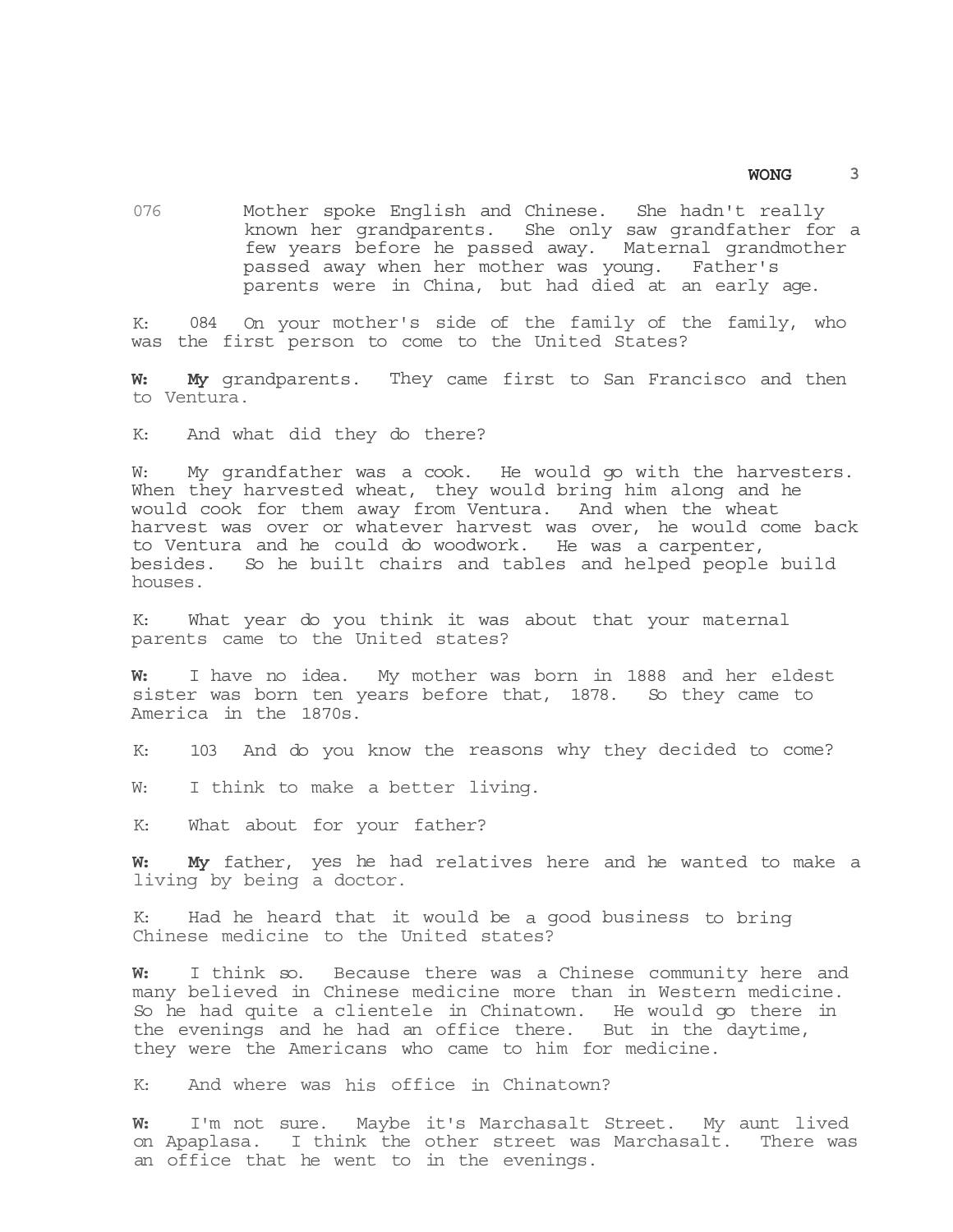- 120 Has three step brothers who were born in China. Father's first wife died in China. Married her mother in 1910 in Los Angeles. Lillian is the oldest of that marriage. She has a younger brother and two sisters. All were born in Los Angeles.
- 128 First memories of Los Angeles. Sky was blue all the time. There were street cars. They lived on Hill and so they went every where by street car. There were also horse carriages. Would go to the MacArthur Park with their father on the Street cars. Also went to Exposition Park and Lincoln Park. They would play in park and buy ice cream or pop corn, go to the museum in Exposition Park.

W: 147 My father had a farm in the Valley and my brother--my stepbrother--managed that. And so every weekend we would go there.

K: Which Valley?

W: The first farm was in studio City. And the other farm was in Sepulveda.

K: And what was he growing?

W: Asparagus. In both places it was Asparagus. And then they had fruit trees, and grew corn. We would go there on a weekend.

K: Would you do work or what would your activities be?

W: No, we'd just go there and walk around and maybe pick fruit.

- 160 Important experiences. Remembers the end of World War I. People were selling extra papers. Soldiers coming home. There were a lot of parades then. On July 4th, they would go to see the fireworks. They also went to Venice Beach and Ocean Park, sometimes Long Beach, walk on the pier, etc.
- 177 She went to elementary school on Grand Street near 8th St. downtown. They moved to 14th Place--one block beyond Pico--between Main and Broadway. Then they transferred to 16th Street School, where the trade school now is. They went to Sentous Junior High, the convention center is located there now. Then, she went to L.A. High and U.S.C.

K: 190 The elementary school on Grand, what kind of experiences do you remember? Who were the students there and what was that like?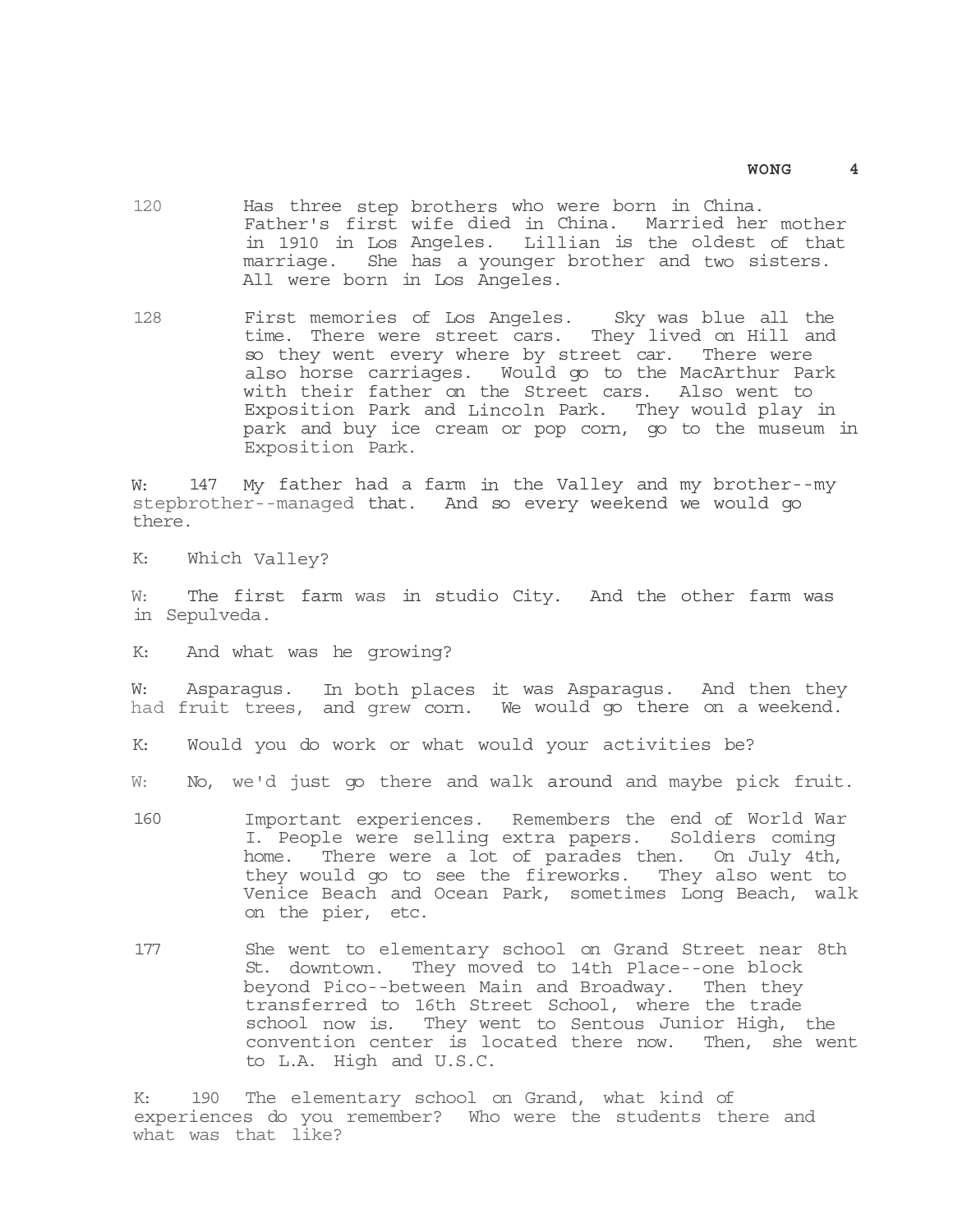W: Well, I think I was only Chinese and after school--my mother would take me to school and she'd come and pick me up and walk home with me. And I remember when she was a little late in coming, a little Japanese boy would come around and tease me and maybe try to trip me.

K: What was that like being the only Chinese American in the school?

W: We didn't socialize too much with the other students I think. And then, there was prejudice. And the children would recite things about Chinese, you know. They'd call us "Chink," you know: "Chink, Chink Chinaman sitting on a rail, along came a railroad and chopped off his tail." And they'd yell things like that at us. And then they would say "Chinese eat mice." (laughs) And say different things about us. I didn't have any close friends.

K: How did you respond?

W: I didn't say anything but I did my best to get good grades. And so just buried myself into the studies and did all the assignments and got good grades.

K: What did your parents say? would you tell them about the things that were happening at school, you know the taunts and things that kids were saying to you?

W: What my parents would say? Oh, they'd say "Don't get into any trouble with the other children. Don't get into any fights. Don't argue. Just don't say anything."

K: So that was when you were at the Grand Avenue school. And then you went to--

W: --Same at Los Angeles Jr. High.

K: The same kind of experiences?

W: And at L.A. High, I was the only Chinese girl. And in those days L.A. High was pretty snobbish, no blacks hardly, and it was supposed to be a very--it was in a good neighborhood. I had very few friends then. Except one girl, she wanted to help me with her homework--she wanted me to help her with the homework. And so she socialized with me. But I remember going to the bleechers for some event; no one walked with me. And I remember asking a girl "May I walk with you to the bleechers?<sup>11</sup> It was--people were so isolated. They isolated themselves and didn't socialize with the Chinese. There were a few Japanese.

242 But I joined the World Friendship Club. And there were different nationalities there.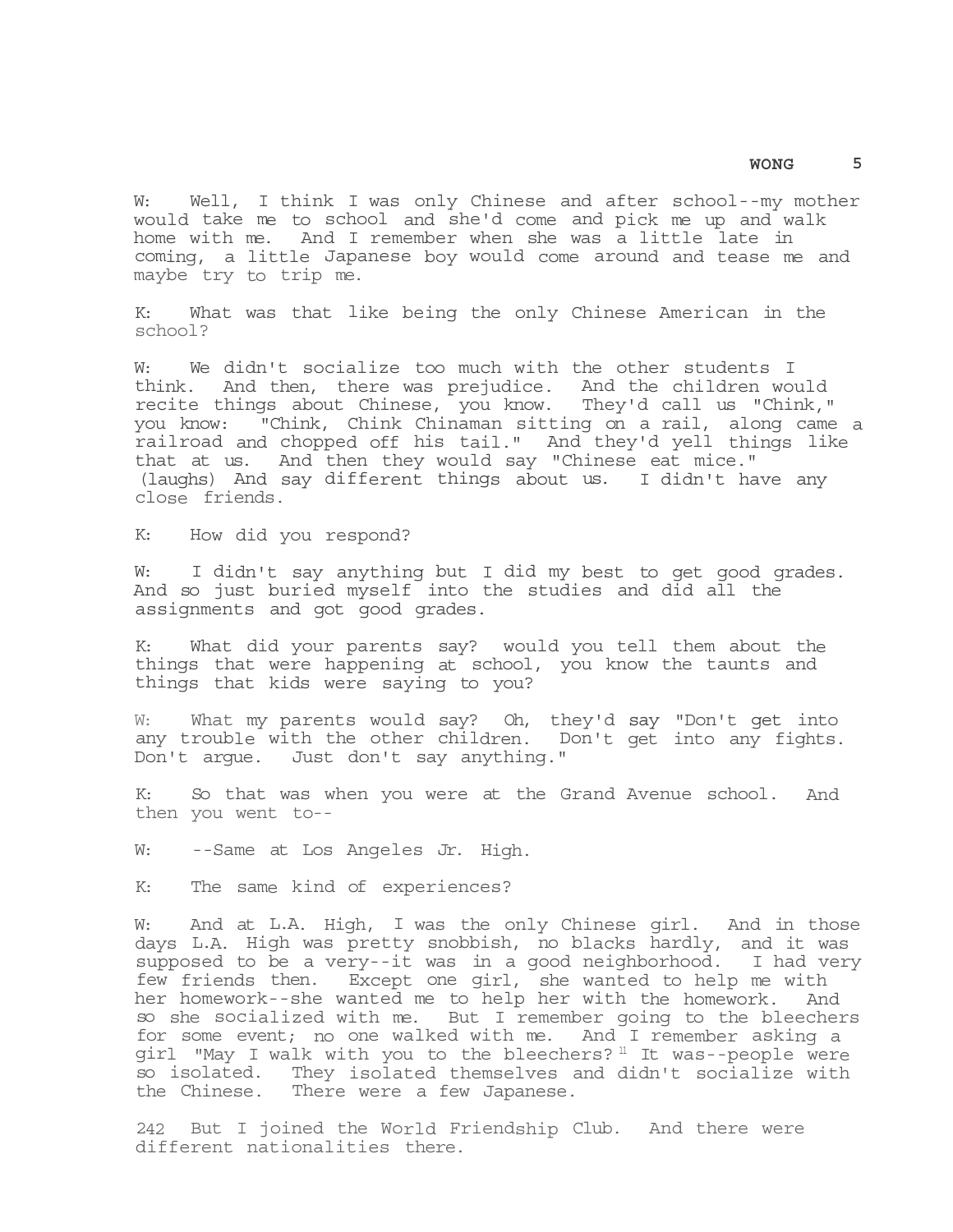[interruption]

K: 246 You were telling me about the Friendship Club-- International Friendship Club, what did that club do?

W: We studied about different nationalities and tried to learn about the culture of other countries and it consisted of people from various nationalities.

K: Was that a school club in L.A. High?

W: Yes.

K: So did you find satisfaction in that club?

W: Yes, I enjoyed that. And I enjoyed listening to debates. After school there would be oratorical contests and I would listen to those. And then I liked to study Spanish very much. And so we--I wrote in Spanish a column in Spanish, something about being a cat or something, and regularly I would have a column. And so in the end I got a metal for my excellence in Spanish when I graduated. And I also belonged to the scholarship--! had all A's and B's and straight A's the last three semesters of high school and so I belonged to that club.

271 Chinese community was scattered more then, not like today in Alhambra or Monterey Park. There were fewer families and they lived scattered in different neighborhoods.

K: 281 Were there particular organizations where people joined that were where the community came together?

**W:** Yes. Of course the men had their organizations according to their last names. If you had a certain last name, you belonged to a certain organization.

K: The benevolent society. Was your father in one of those?

**W:** Yes.

K: Which was his society? Which one is he in?

**W:** It's called the Four Brothers. They believed that long time ago in Chinese history there were people of four surnames who were brothers--who were like a fraternity. So if you had a surname of any of these four that you could join. And so they had an office and they had benefits and different programs.

K: Was it only for men?

**W:** Yeah. Only for men.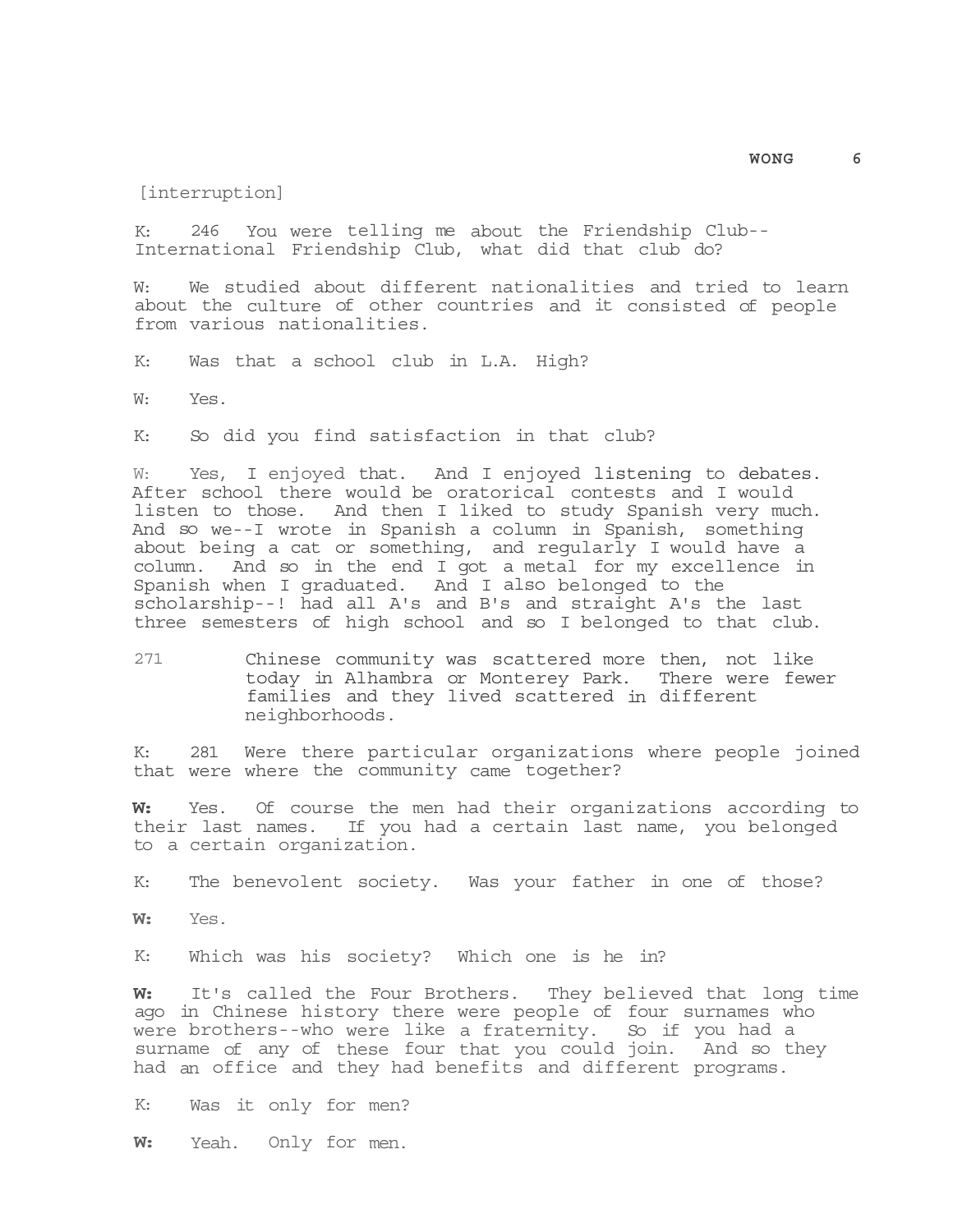K: But they would have activities where families could come?

W: Yeah, sometimes they sponsored Chinese opera. The families would go to hear the opera. They had women's clubs too. I think my mother later on she belonged to Chinese Women's Club. And then they had Chinese American Boys Club--Citizen's--

K: --Did your brother---

W: --not my brother--but a Citizen's Club.

K: The Chinese American Citizens League. Was your family involved in that?

W: No, my brother went to China when he was 18 so he didn't have a chance to join.

K: 317 Was there a church that you went to?

W: Yes, I went to the Congregational Church. Friends would take me there.

K: Where was that?

W: In the beginning, the Chinese Congregational Church was in Chinatown and then it had services in the big congregational Church, either on Flower or Hope Street or somewhere there. And then they built their own church on San Pedro Street--9th Street near San Pedro. So there were three denominations: Methodist, Presbyterians, and Congregationalists. All three had chapels or missions in Chinatown. And they taught--there were English classes for newcomers and they had women's societies, and they had Sunday School, and so on.

K: What do you remember about the Congregational church?

W: All we kids went there for Sunday school. And then during the service for adults, a Chinese preacher would preach. And then they had Sunday school picnics and other activities.

342 When she was very young she would go to Chinatown to visit her aunt (mother's sister) and cousins who lived there. Every Saturday or Sunday, would go with her mother to spend the day with her aunt. Her father would see patients in Chinatown in the evening and accompany them home. When she was older, she would drive her father to buy medicine or groceries in Chinatown. Her father didn't think Chinatown was a good place for girls. Father was very protective.

K: 364 So you were saying that you're family moved from Hill street to 14th?

**WONG 7**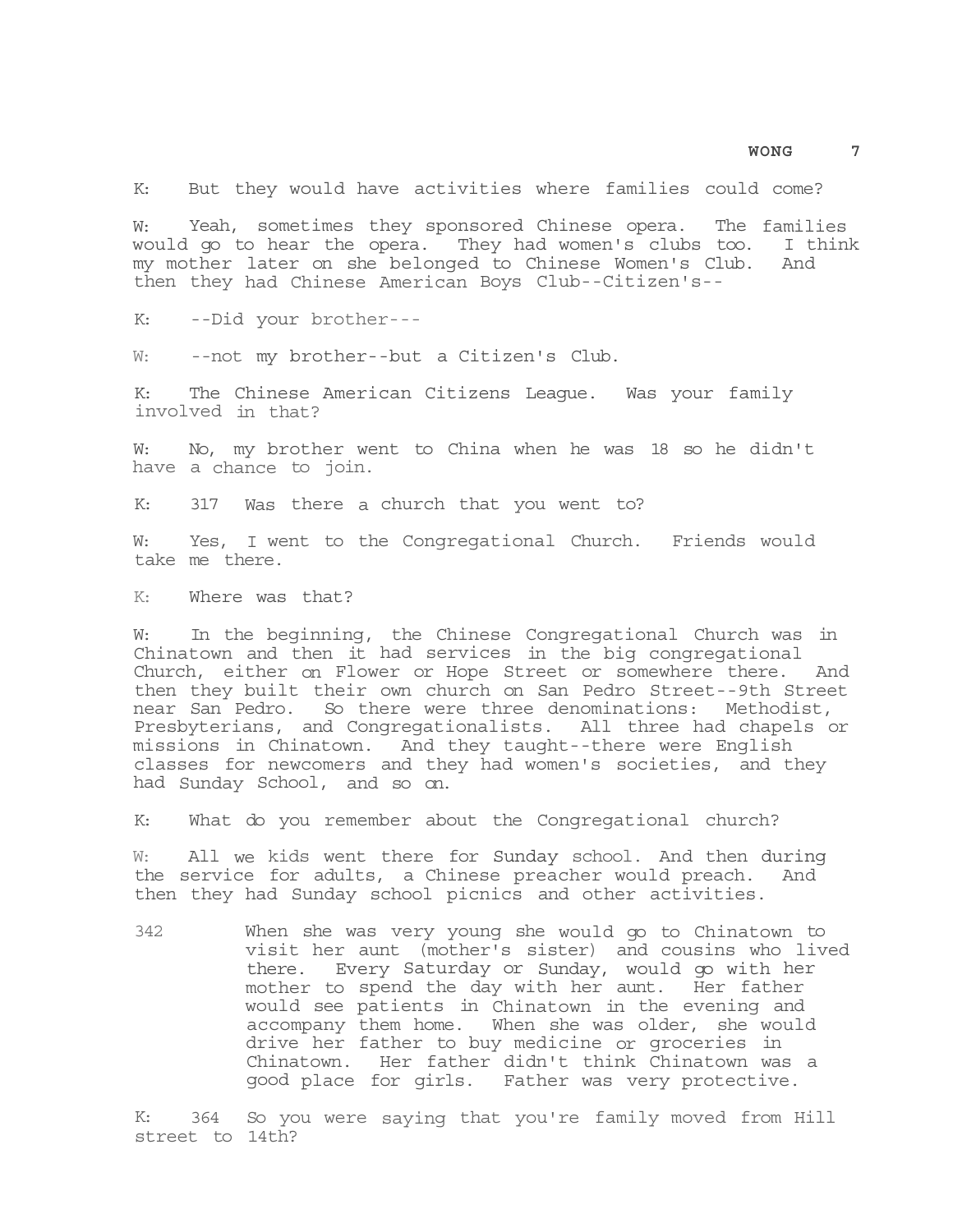W: 14th place.

K: Why was it that your family moved?

**W:** Because the owner wanted the house back to tear it down to make it into parking lot. And they never bult on it for years and years and years. I think it still is a parking lot--they could make more money that way (laughs), you know how expensive parking is downtown. It was sort of opposite the May Company, very near there.

Oh, it was very difficult to find a house in those days. It was after the war--

K: World War I?

**W:** After world War I there were fewer houses for rent, and also because we were Chinese. And Chinese could not buy property in America or in California then. So we couldn't buy and to rent would be very difficult. My aunt who lived in Chinatown with her four children and her grandson moved in with us into that big Victorian house, maybe for about a year or so. And then we had to move. And so my mother, she was expecting her third child then, would read the paper and find out where houses were for rent, and she and my cousin would go and then would be told "Oh, we've just rented it"--whereas they did not rent to Chinese. And especially if they knew that there were so many; there were eleven of us. Everyday they would look for a house for a rent. And finally they found this place on 14th place, which was only a two bedroom house and we eleven people crowded in there. It was very--

K: --For how long were you there?

**W:** And then, not long after that the house next door was for rent, so my aunt moved there. And so it was just my father and mother and myself and a brother and a sister was born there. So there were just the five of us. And then later on, my aunt moved to San Diego.

K: so how long did it take them all together to find the new house.

W: I don't know. I was too young then. But my mother would say oh, how she just walked and walked the streets trying to find a place.

K: was that a common experience? Do you remember other people having a hard time finding a place and the stories they would tell?

W: 413 Yes, sometimes if a Chinese would buy a house here the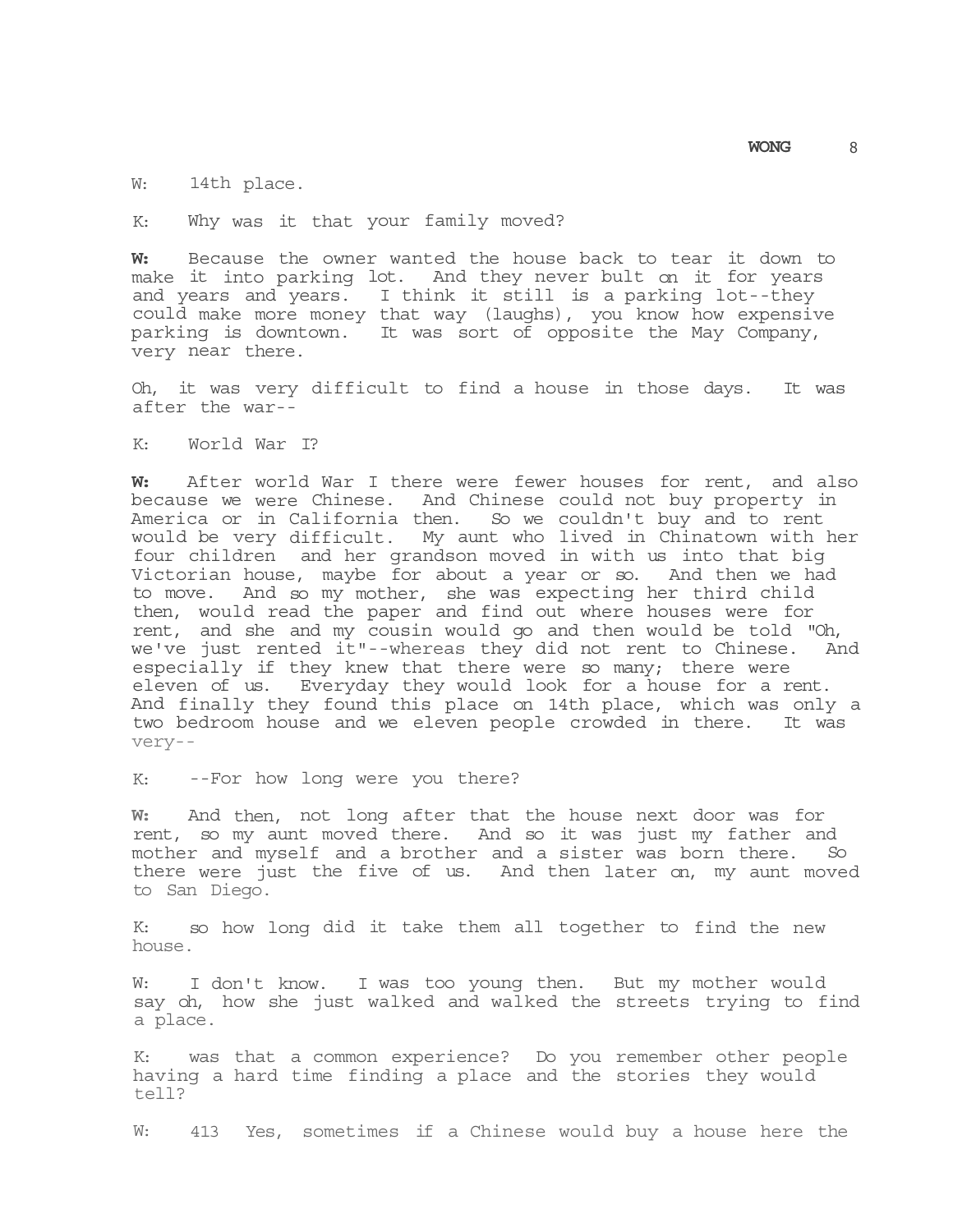person next door would put up her house for sale. They didn't want to live near Chinese people.

K: 418 As a Chinese American could you buy property if the children were born in the United States?

**w:** Only under the child's name.

K: Did your family ever do that?

**W:** Yes, under my name they bought, I believe they bought the farm under my name or under my cousin's name. Then later, we moved to Hill Street near Pico and then later my father bought a house on 48th street and that was under my name.

K: 48th Street is--

W: --between Main and Broadway in L.A.

K: What neighborhood do they call that--48th Street--is that West Adams or Exposition--?

W: It's beyond Exposition and West Adams. I guess now they call it south Central because during the watts riots a lot of buildings were burned.

K: Did your father still own that house then.

**W:** No. Then they sold it and bought a big house on Main Street near Vernon Avenue and my father still had his practice. So he practiced, had his office downstairs and the family lived upstairs. But at that time, I was already in China. I didn't live in that house.

K: Did your father's clients follow him wherever he moved?

W: Yes. And some when they moved to another city, they would correspond and they would bring medicine and then when they wanted more my parents would send it to them through the mail. They would package the herbs and send it.

- **454** Description of her father's business. How he brewed and served the medicine, bottled it. She would talk with patients when they came, but she never helped in the business.
- 469 Graduated from L.A. High in 1929. That fall, entered use. Finished in 1933. She majored in sociology. Knew it was hard for a Chinese person to find work in L.A. Thought she could be a social worker or go to China and teach English--minored in English. Her father always spoke of China in terms of "going home"wanted to retire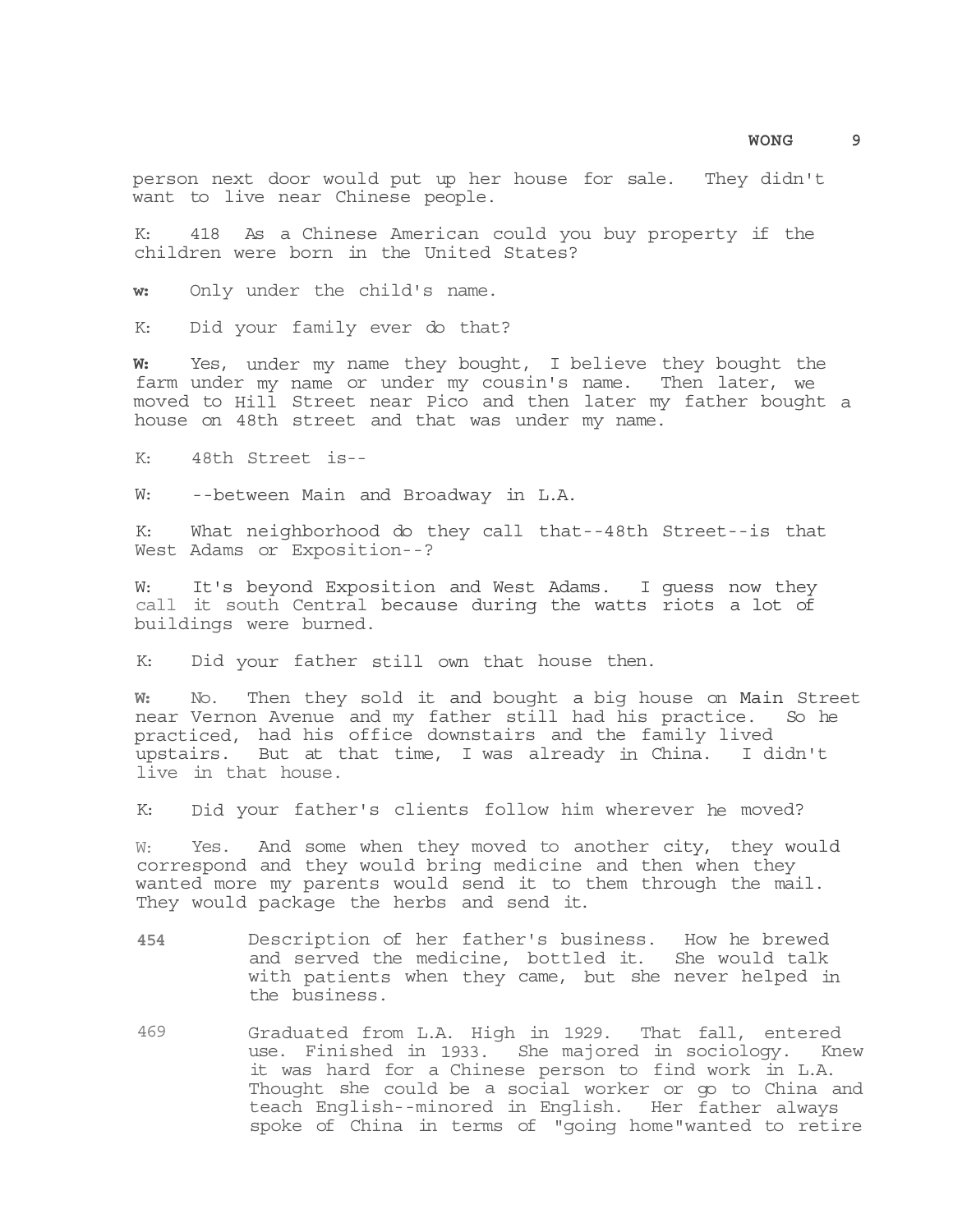there. Her father had kept in touch with relatives in China, sent money.

**W:** 604 My father had--there were 12 brothers. THere were 3 mothers in the family, 12 brothers, and 6 sisters. And so they sort of fought over the inheritance that my grandfather left. He left a lot of land. And so they had quarrels. And so they would tell about their problems or tell hard life was and so on. ANd he would write letters back and they would correspond.

And also he helped different members of his family to come to America; nephews and grandnephews to come to L.A. And some he put to work on the farm, and some would become cooks or waiters, bar boys in the restaurants--he would recommend work for them there. And several worked for him, brewing herbs and helping out in the herb business. And so he helped a lot of people, his own family, to come over.

432 Jobs available for Chinese Americans. Caroline Chan (died at 101) was the first Chinese teacher in the public school system--elementary school. But it was hard to find work in teaching. For this reason, many girls didn't go to college. Would work for their fathers or in a restaurant. There weren't many opportunities. Men had problems too finding work.

K: 556 How did it come about that you went to college--you were saying many girls went to college.

**W:** I don't know. My father always encouraged us all to study as much as we could. And so all the members of our family are college graduates. So we all went to college.

K: What experiences do you remember about attending USC? What was that like then, that was the late 20s?

**W:** Well, we had a Chinese Student Club. We met every month. I just studied, I think, more than anything else.

K: And what did the club do? About how many students were in the club?

**W:** only about 30. And several were from Hawaii. And very few American-born. Most were from China.

- 582 Parents' expectations for her. In Junior High, father had suggested she learn Spanish so she could help him if he opened a store in Mexicantown. But otherwise, her father hadn't expected her to help out.
- 603 Traditional roles for women. Women were quiet, good house wives, not many had careers in those days--some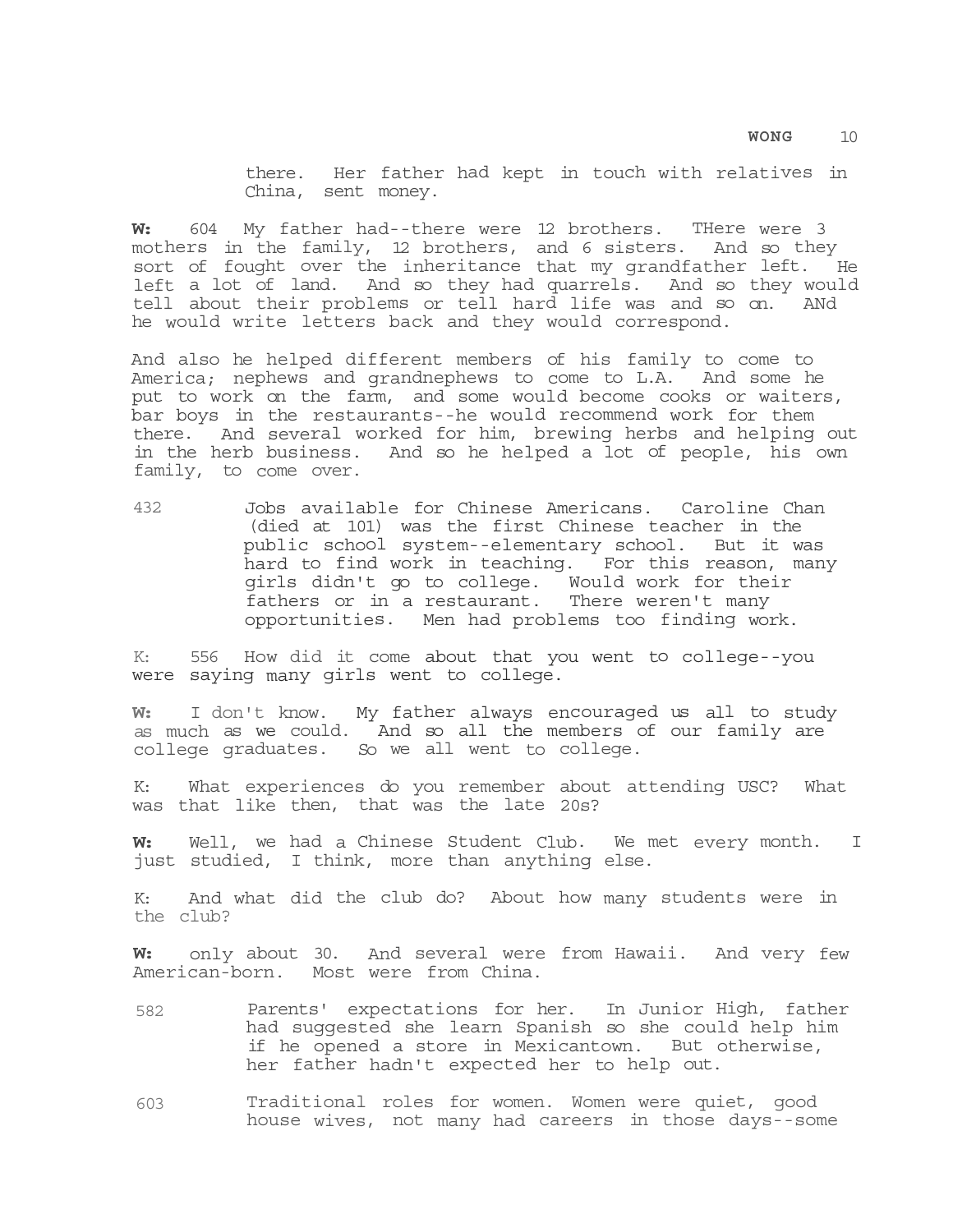sold insurance or worked in factories, or had home businesses, restaurants.

636 On the Chinese New Years, had big meal. Observed Thanksgiving, X-mas. Also, had a lot of guests from China--Diplomats and scholars. Her father's hobby was cooking--enjoyed inviting people to the house for meals. Would prepare sharks fin, sea cucumber, chicken, ducks. Her family always had Chinese food at night. In the daytime, they would eat other things.

K: 705 After you finished college at USC, what did you do then?

**W:** Got married the next month (laughs).

**K: How** did you meet your husband?

W: He was a student at Cal Tech. He went to University of Redlands first and then transferred to Cal Tech. for his Civil Engineering degree. Then, he got his Master's degree in Civil Engineering at the same time that I graduated from USC. And we got acquainted because our Chinese student Club would invite students from other universities; we met together and had a social time. And that's how I met him. And so we got married in July and sailed for China.

K: What year was that?

W: 1933.

 $\left($ 

K: And what were your plans for China?

**W:** He was going to find work in China. So he worked in the Public Works Department of Canton as a Civil Engineer. And then later he worked on the railroad, surveying for railroads. And in 1937 came the war. Then he joined ... in 1939 ... see '37 to '39- well he taught engineering for a while too--but he worked on some railroads and then we went to the interior, West China--- [tape ends]

747 End of **SIDE A, TAPE** 1

### **SIDE** B, **TAPE** 1

000 Silence

002 During the war, they went into the interior--West China. Husband worked on the Hunan-Burma Highway--used to transport ammunition from Burma to China. In 1937 they moved to Hong Kong because Canton had been bombed. She taught school there until she joined her husband in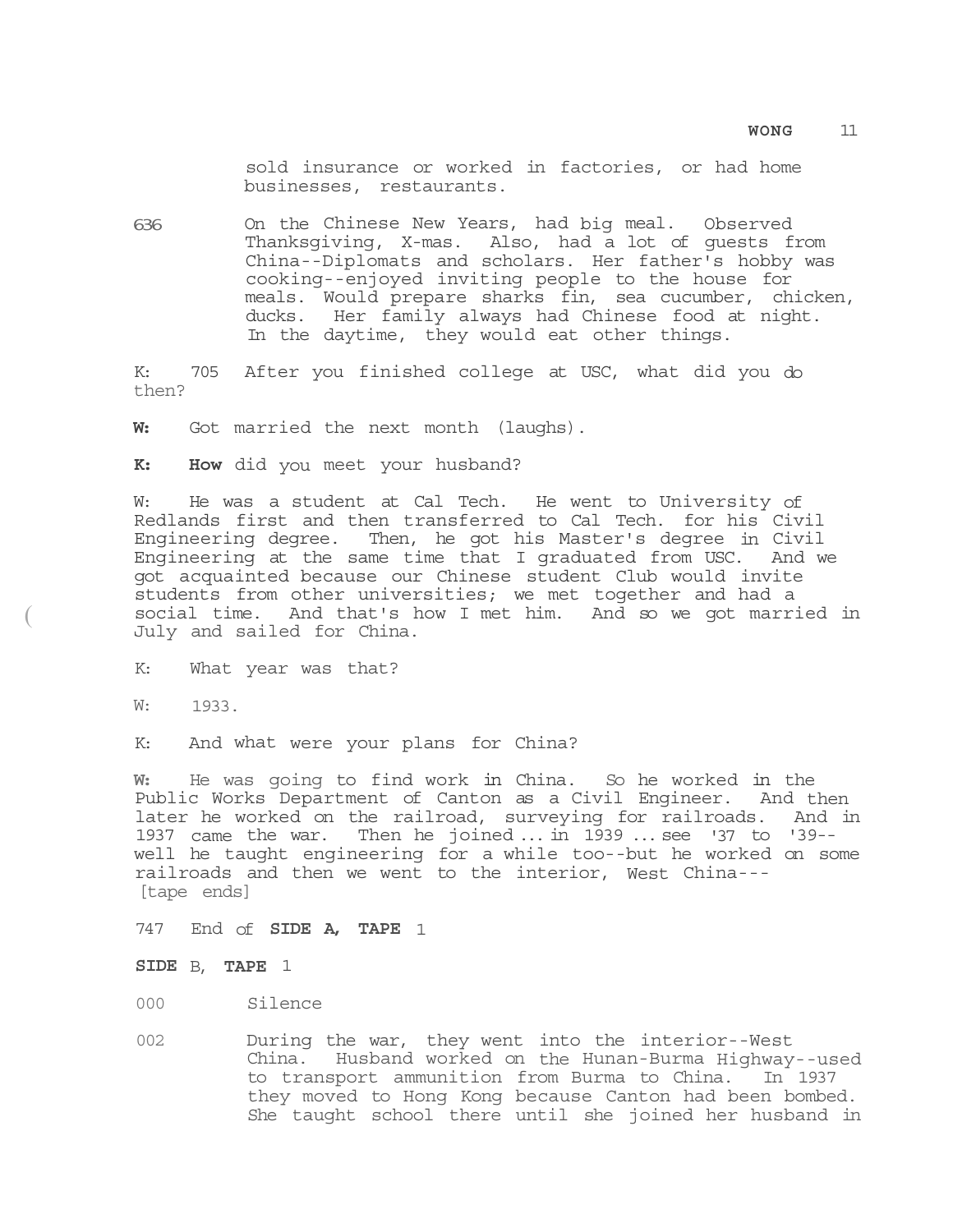1939. Their daughter was born in 1934.

- 021 When they first went to Canton, it was very westernized. Baptist church, schools in that area. A lot of people from America came there to give their kids an Chinese education. So transition wasn't hard. But in Hunan, conditions weren't very good. Stayed there from 1939 to 1947. Husband worked on Highway, railway, and then worked on airfields for the American air force so they could bomb Japan from China.
- 050 Impressions in China. Sanitary conditions weren't good. In the interior of the country, no English speaking people except the G.I. 's. She had to learn another dialect in Hunan. Had learned Chinese growing up and in school.
- 075 Similarities and differences between Chinese Americans and Chinese. American born were considered by the Chinese to be more independent.
- 092 Son born in 1941 in Hunan, near the Burma border.
- 096 After World War II ended, went to another province where her husband was designing a bridge. Parents sent money for her to return in 1948--she returns with her son. In 1949, communists came and her husband, motherin-law and daughter evacuated to Hong Kong. Had to start all over when he left China--wasn't recognized by the British government since he was American-educated. She joined her husband in Hong Kong and stayed until 1950.
- 136 After having been away 15 years, she experienced culture shock returning to Los Angeles. The city had grown. She had returned to L.A. via boat. She was very disoriented because everything was different.
- 158 Returned to Hong Kong in 1950. In 1952, her daughter graduated from High School--went to Texas for college. Lillian began to teach school again. When her daughter finished college (East Texas Baptist college and then San Francisco State), she got married. When her baby was 1 years old, they visited their parents in Hong Kong. They stayed and worked in Hong Kong. Son came to college at Redlands in 1961.

W: 179 My brother was 18--when he finished L.A. High, he went to China to study Chinese. So my father always encouraged us to keep our ties with China and he himself wanted to come back and he wanted his children to have a Chinese education.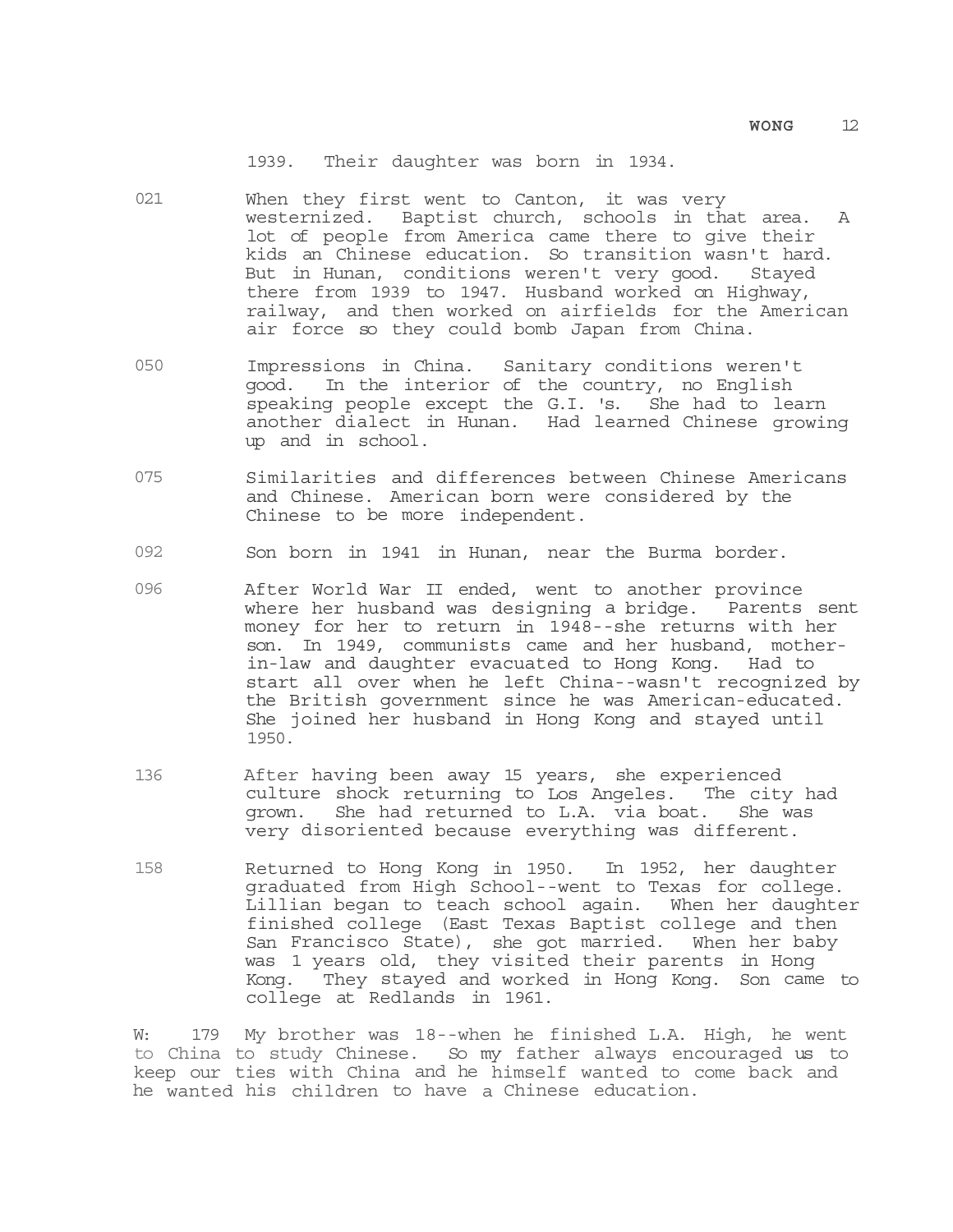K: Did he encourage your brother to go into medicine?

W: I think so. At first my brother wanted to study Chemistry or something like that. But then my father thought that medicine would be a good field. So he studeied medicine in China and came back here for his residency and worked in the County hospital here and in Boston City Hospital and in New York, NYU hospital. And my third brother, my step brother, is also a doctor; eye, ear, nose, and throat. He came from China when he was about 10 or 11, and went to high school here and went to USC and University of Pennsylvania, and Georgetown University, he graduated majoring in eye, ear, nose, and throat. And he went to China and he worked in a hospital there. So our family has been back and forth.

K: Was that common? Did a lot of families want their children to go--because you were saying that when you first went to Canto there were many Americans there. Do you find that in the first and second generation Americans that there was a lot of back and forth between China?

w: There was some but in Los Angeles, not too many. Some took their children back for Chinese education and left them there. But some didn't like it and so they came back.

- 216 Why did parents want children to receive a Chinese education? It's hard to learn the language and the writing.
- 232 When she was growing up her family maintained some Chinese traditions--how to behave towards adults, guests, other family members.
- 261 Her mother was American born but she was very Chinese. They always spoke Chinese at home.
- 280 When she was back in the U.S. between 1948 and 1950, got a job in a sewing factory--inspecting nylon panties--downtown. Mostly Chinese women, some Mexican women worked there. She was paid 85 cents an hour-- \$28/week.
- 313 Not much relations between Chinese Americans and other Asian Americans in Los Angeles.
- 319 Her husband is fourth generation Baptist so she joined the Baptist church. In L.A. they attend a Chinese Baptist church in Monterey. Their church used to be in Chinatown on Yale Street. In 1988, bought property on Pomona Blvd. between Atlantic and Garfield. It's not a large church.

**WONG** 13